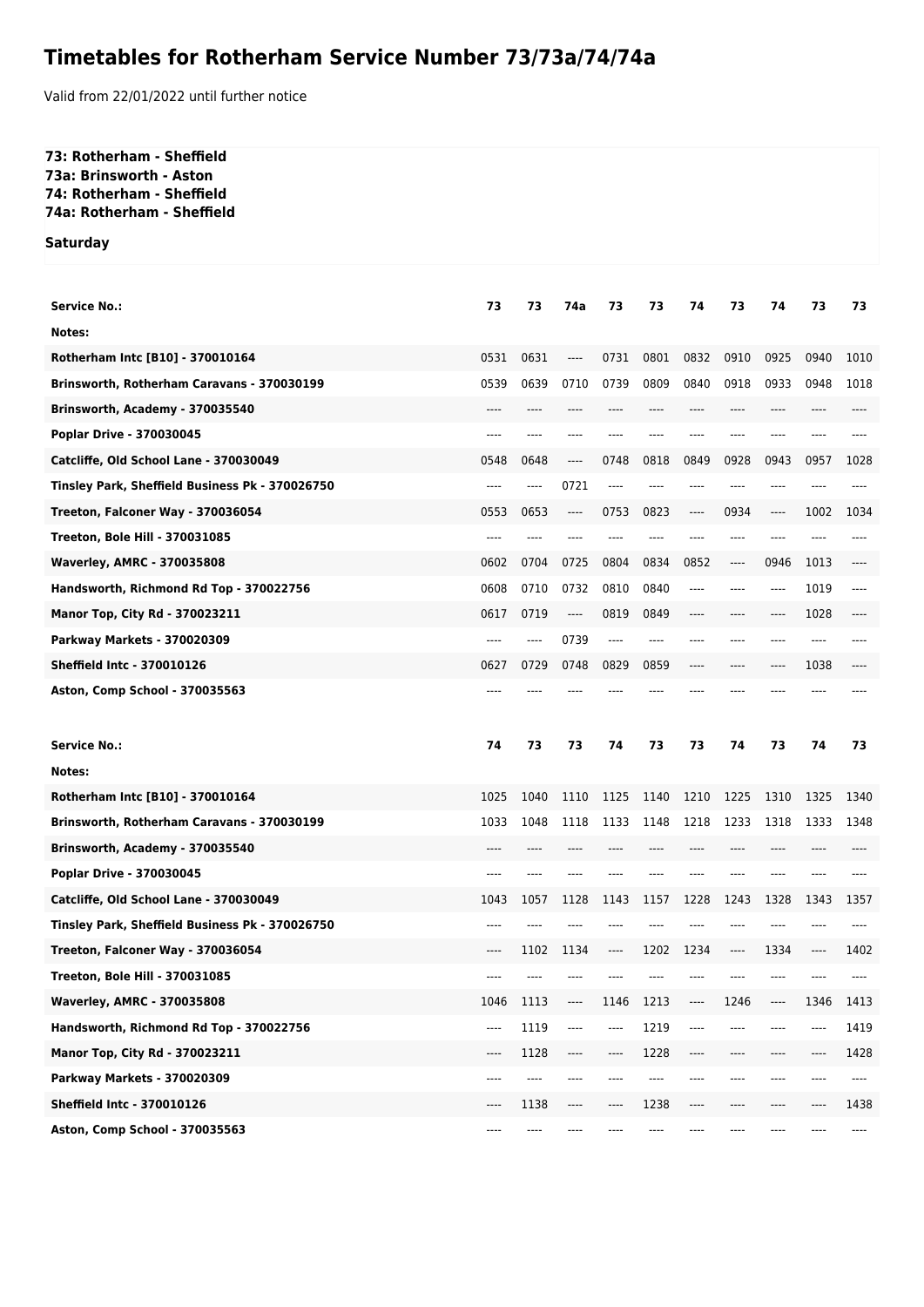| Service No.:                                    | 73   | 74      | 73    | 73   | 74    | 73    | 73   | 74   | 73   | 74   |
|-------------------------------------------------|------|---------|-------|------|-------|-------|------|------|------|------|
| Notes:                                          |      |         |       |      |       |       |      |      |      |      |
| Rotherham Intc [B10] - 370010164                | 1410 | 1425    | 1440  | 1510 | 1525  | 1540  | 1615 | 1635 | 1655 | 1715 |
| Brinsworth, Rotherham Caravans - 370030199      | 1418 | 1433    | 1448  | 1518 | 1533  | 1548  | 1623 | 1643 | 1703 | 1723 |
| Brinsworth, Academy - 370035540                 | ---- |         |       |      |       |       | ---- | ---- |      |      |
| Poplar Drive - 370030045                        | ---- |         |       | ---- |       |       |      |      |      |      |
| Catcliffe, Old School Lane - 370030049          | 1428 | 1443    | 1457  | 1528 | 1543  | 1557  | 1633 | 1653 | 1712 | 1733 |
| Tinsley Park, Sheffield Business Pk - 370026750 | ---- |         |       |      |       |       |      |      |      |      |
| Treeton, Falconer Way - 370036054               | 1434 | ----    | 1502  | 1534 | ----  | 1602  | 1639 | ---- | 1717 |      |
| <b>Treeton, Bole Hill - 370031085</b>           | ---- |         |       |      |       |       | ---- |      |      |      |
| <b>Waverley, AMRC - 370035808</b>               |      | 1446    | 1513  | ---- | 1546  | 1613  | ---- | 1656 | 1728 | 1736 |
| Handsworth, Richmond Rd Top - 370022756         | ---- | ----    | 1519  | ---- | ----  | 1619  | ---- | ---- | 1734 | ---- |
| Manor Top, City Rd - 370023211                  |      | ----    | 1528  | ---- | ----  | 1628  | ---- | ---- | 1743 |      |
| Parkway Markets - 370020309                     |      |         |       |      |       |       | ---- |      | ---- |      |
| <b>Sheffield Intc - 370010126</b>               |      |         | 1538  |      |       | 1638  | ---- | ---- | 1753 |      |
| Aston, Comp School - 370035563                  |      |         |       |      |       |       |      |      |      |      |
| <b>Service No.:</b>                             |      | 73      | 74    | 73   | 74    | 73    | 73   | 73   | 73   | 73   |
| Notes:                                          |      |         |       |      |       |       |      |      |      |      |
|                                                 |      |         |       |      |       |       |      |      |      |      |
| Rotherham Intc [B10] - 370010164                |      | 1735    | 1755  | 1825 | 1855  | 1925  | 2025 | 2125 | 2225 | 2325 |
| Brinsworth, Rotherham Caravans - 370030199      |      | 1743    | 1803  | 1833 | 1903  | 1933  | 2033 | 2133 | 2233 | 2333 |
| Brinsworth, Academy - 370035540                 |      | $---$   | $---$ | ---- |       | $---$ | ---- | ---- | ---- |      |
| Poplar Drive - 370030045                        |      | ----    |       |      |       | $---$ | ---- | ---- |      |      |
| Catcliffe, Old School Lane - 370030049          |      | 1753    | 1813  | 1842 | 1912  | 1942  | 2042 | 2142 | 2242 | 2342 |
| Tinsley Park, Sheffield Business Pk - 370026750 |      | $---$   | $---$ |      | ----  | ----  | ---- | ---- |      |      |
| Treeton, Falconer Way - 370036054               |      | 1759    | $---$ | 1847 | ----  | 1947  | 2047 | 2147 | 2247 | 2347 |
| Treeton, Bole Hill - 370031085                  |      |         |       |      |       |       |      |      |      |      |
| <b>Waverley, AMRC - 370035808</b>               |      | 1808    | 1816  | 1858 | 1915  | 1958  | 2058 | 2158 | 2258 | 2358 |
| Handsworth, Richmond Rd Top - 370022756         |      | 1814    | ----  | 1904 | ----  | 2004  | 2104 | 2204 | 2304 | 0004 |
| Manor Top, City Rd - 370023211                  |      | 1824    | ----  | 1913 | ----  | 2013  | 2113 | 2213 | 2313 | 0013 |
| Parkway Markets - 370020309                     |      | $-----$ | ----  | ---- | ----  | $---$ |      |      |      |      |
| <b>Sheffield Intc - 370010126</b>               |      | 1836    | ----  | 1923 | $---$ | 2023  | 2123 | 2223 | 2323 | ---- |

**73: Sheffield - Rotherham 74: Sheffield - Rotherham 74a: Sheffield - Rotherham**

**Saturday**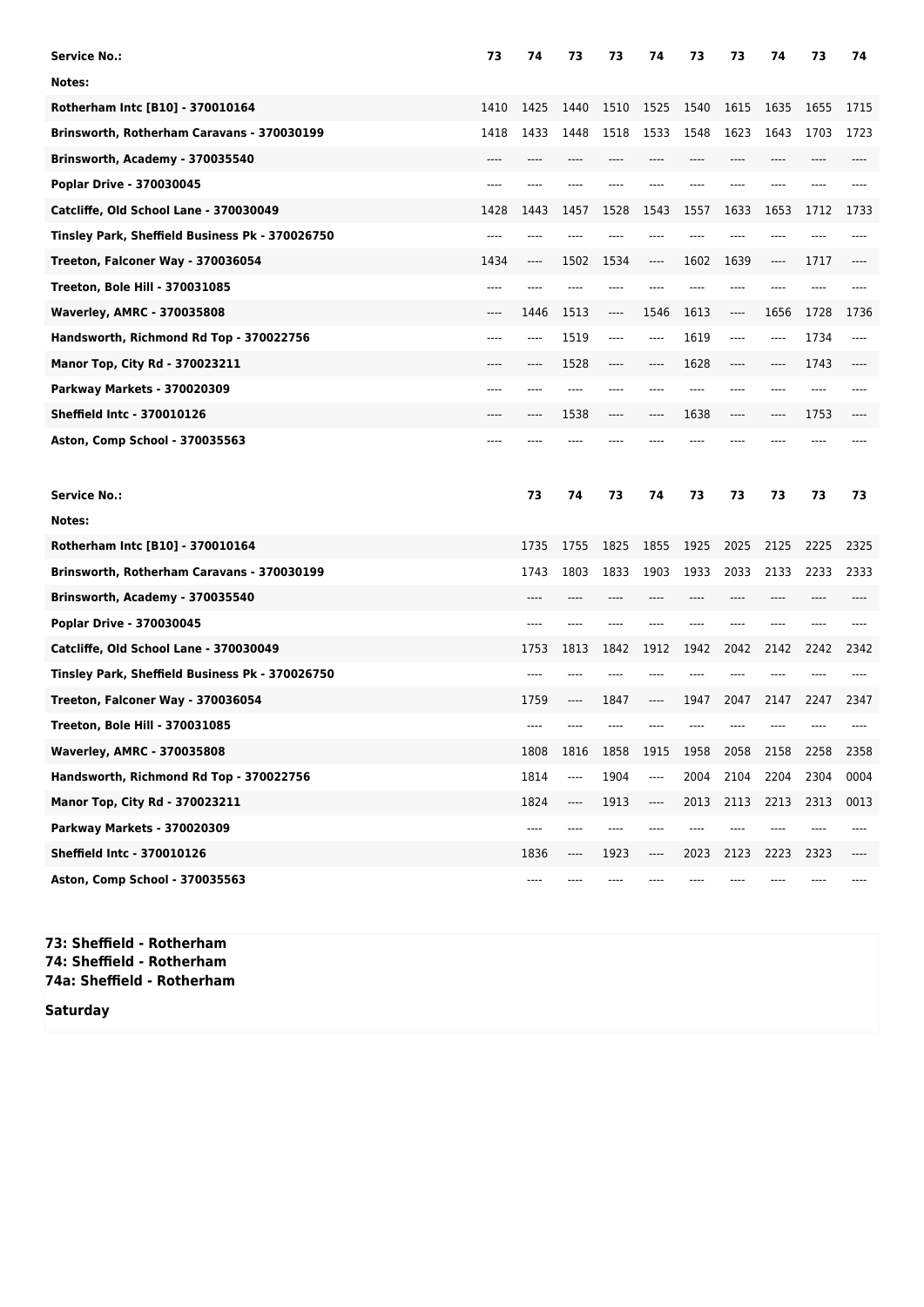| <b>Service No.:</b>                             | 73    | 73   | 73                            | 73       | 73    | 74      | 73                            | 74                            | 73   | 73    |
|-------------------------------------------------|-------|------|-------------------------------|----------|-------|---------|-------------------------------|-------------------------------|------|-------|
| Notes:                                          |       |      |                               |          |       |         |                               |                               |      |       |
| Sheffield Intc [C5] - 370010126                 | ----  |      | 0602                          | $---$    | 0702  | ----    | ----                          | $---$                         | 0835 |       |
| Manor Top, Elm Tree/Asda - 370022599            | $---$ | 0541 | 0611                          | ----     | 0711  | $---$   | $---$                         | ----                          | 0844 |       |
| Parkway Markets - 370020310                     | ----  | ---- | ----                          | ----     | $---$ | ----    | $---$                         | $---$                         | ---- |       |
| Handsworth, Richmond Rd Top - 370022755         | $---$ | 0549 | 0619                          | ----     | 0719  | $---$   | $---$                         | $---$                         | 0852 | ----  |
| <b>Waverley, AMRC - 370035809</b>               | ----  | 0556 | 0626                          | $---$    | 0726  | 0802    | ----                          | 0855                          | 0859 |       |
| Tinsley Park, Sheffield Business Pk - 370026750 | ----  | ---- | ----                          |          | $---$ | ----    | ----                          | $---$                         | ---- |       |
| Treeton, Front St - 370030171                   | 0502  | ---- | $\hspace{1.5cm} \textbf{---}$ | 0703     | ----  | $---$   | 0811                          | $---$                         | ---- |       |
| Treeton, Falconer Way - 370036054               | 0503  | 0603 | 0633                          | 0703     | 0733  | $---$   | 0812                          | ----                          | 0906 | 0935  |
| Catcliffe, The Plough - 370035354               | 0510  | 0610 | 0640                          | 0710     | 0740  | 0806    | 0821                          | 0859                          | 0913 | 0944  |
| Brinsworth, Academy - 370035540                 | $---$ | ---- | ----                          |          |       | ----    | ----                          | $---$                         | ---- |       |
| Brinsworth, Rotherham Caravans - 370035351      | 0519  | 0619 | 0649                          | 0719     | 0749  | 0816    | 0831                          | 0909                          | 0922 | 0954  |
| Rotherham Intc - 370010070                      | 0529  | 0629 | 0659                          | 0729     | 0759  | 0827    | 0842                          | 0920                          | 0932 | 1005  |
| <b>Service No.:</b>                             | 74    | 73   | 73                            | 74       | 73    | 73      | 74                            | 73                            | 73   | 74    |
| Notes:                                          |       |      |                               |          |       |         |                               |                               |      |       |
| Sheffield Intc [C5] - 370010126                 | ----  | 0935 | $-----$                       | ----     | 1035  | $-----$ | $-----$                       | 1135                          | ---- |       |
| Manor Top, Elm Tree/Asda - 370022599            | ----  | 0944 | ----                          | ----     | 1044  | ----    | ----                          | 1144                          | ---- |       |
| Parkway Markets - 370020310                     |       | ---- |                               |          |       |         |                               | ----                          |      |       |
| Handsworth, Richmond Rd Top - 370022755         | ----  | 0952 | $-----$                       | $^{***}$ | 1052  | ----    | $-----$                       | 1152                          | ---- |       |
| <b>Waverley, AMRC - 370035809</b>               | 0955  | 0959 | $\hspace{1.5cm} \textbf{---}$ | 1055     | 1059  | $-----$ | 1155                          | 1159                          | ---- | 1255  |
| Tinsley Park, Sheffield Business Pk - 370026750 | ----  | ---- |                               |          |       |         |                               |                               |      |       |
| Treeton, Front St - 370030171                   |       |      |                               |          |       |         |                               | ----                          |      |       |
| Treeton, Falconer Way - 370036054               | ----  | 1006 | 1035                          | ----     | 1106  | 1135    | ----                          | 1206                          | 1235 |       |
| Catcliffe, The Plough - 370035354               | 0959  | 1013 | 1044                          | 1059     | 1113  | 1144    | 1159                          | 1213                          | 1244 | 1259  |
| Brinsworth, Academy - 370035540                 |       |      |                               |          |       |         |                               |                               |      |       |
| Brinsworth, Rotherham Caravans - 370035351      | 1009  | 1022 | 1054                          | 1109     | 1122  | 1154    | 1209                          | 1222                          | 1254 | 1309  |
| Rotherham Intc - 370010070                      | 1020  | 1032 | 1105                          | 1120     | 1132  | 1205    | 1220                          | 1232                          | 1305 | 1320  |
| <b>Service No.:</b>                             | 73    | 73   | 74                            | 73       | 73    | 74      | 73                            | 73                            | 74   | 73    |
| Notes:                                          |       |      |                               |          |       |         |                               |                               |      |       |
| Sheffield Intc [C5] - 370010126                 | 1235  | ---- | $-----$                       | 1335     | ----  | $-----$ | 1435                          | ----                          |      | 1545  |
| Manor Top, Elm Tree/Asda - 370022599            | 1244  | ---- | $---$                         | 1344     | ----  | ----    | 1444                          | ----                          | ---- | 1554  |
| Parkway Markets - 370020310                     | ----  | ---- | $---$                         | ----     | ----  | $---$   | $\hspace{1.5cm} \textbf{---}$ | ----                          | ---- | $---$ |
| Handsworth, Richmond Rd Top - 370022755         | 1252  | ---- | $---$                         | 1352     | ----  | $-----$ | 1452                          | ----                          | ---- | 1602  |
| <b>Waverley, AMRC - 370035809</b>               | 1259  | ---- | 1355                          | 1359     | $---$ | 1455    | 1459                          | $\hspace{1.5cm} \textbf{---}$ | 1555 | 1609  |
| Tinsley Park, Sheffield Business Pk - 370026750 | ----  | ---- |                               |          | ----  | ----    | ----                          | ----                          |      | ----  |
| <b>Treeton, Front St - 370030171</b>            | ----  | ---- | $---$                         | ----     | $---$ | $---$   | $---$                         | ----                          | ---- | ----  |
| Treeton, Falconer Way - 370036054               | 1306  | 1335 | ----                          | 1406     | 1435  | ----    | 1506                          | 1535                          | ---- | 1616  |
| Catcliffe, The Plough - 370035354               | 1313  | 1344 | 1359                          | 1413     | 1444  | 1459    | 1513                          | 1544                          | 1559 | 1623  |
| Brinsworth, Academy - 370035540                 | ----  |      |                               |          |       |         |                               |                               |      |       |
| Brinsworth, Rotherham Caravans - 370035351      | 1322  | 1354 | 1409                          | 1422     | 1454  | 1509    | 1522                          | 1554                          | 1609 | 1632  |
| Rotherham Intc - 370010070                      | 1332  | 1405 | 1420                          | 1432     | 1505  | 1520    | 1532                          | 1605                          | 1620 | 1642  |